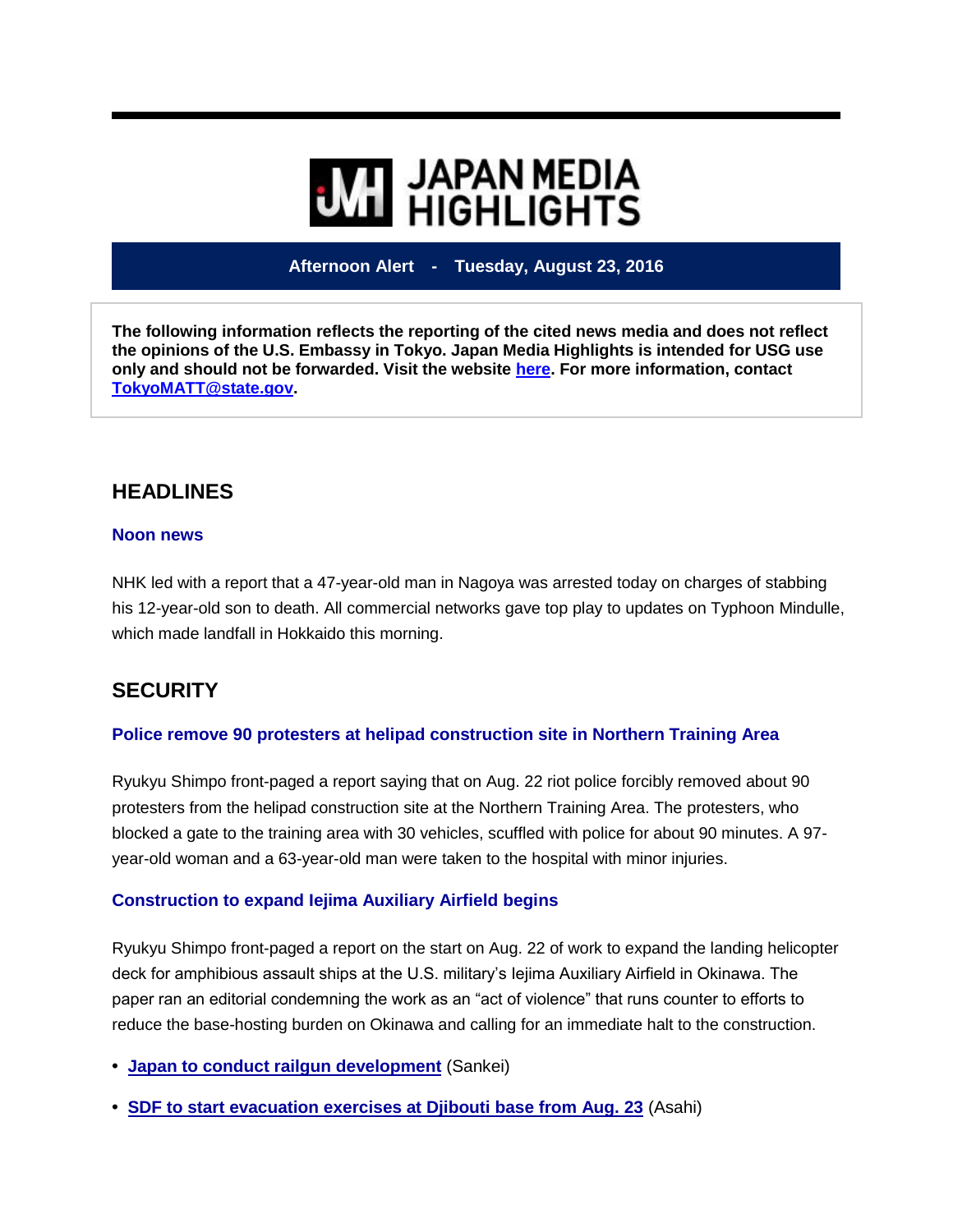# **INTERNATIONAL**

## **Trilateral foreign ministerial to be held tomorrow for the first time in 17 months**

TBS reported at noon that Chinese Foreign Minister Wang will arrive in Japan this evening for the first time since he took office to attend the planned trilateral foreign ministerial slated for August 24 in Tokyo, saying that the foreign ministers of Japan and China are planning to discuss the issue of Chinese vessels operating within Japanese territorial waters near the Senkaku Islands. The network also said FM Kishida and his South Korean counterpart Yun are expected to exchange views on the timing of Japan's 1 billion yen contribution to the comfort women foundation and the operation of the foundation. The network said attention will be focused on whether the three foreign ministers will be able to lay the groundwork for a trilateral summit within this year, adding that the ministers are also expected to discuss North Korea. Fuji TV reported that while FM Kishida is planning to clearly state Japan's position on the issue of Chinese vessels intruding into Japanese waters, he is also planning to lay the groundwork for a Japan-China summit as early as September, adding that a MOFA source told the network that "the purpose of the meeting is not to fight" and that it is "important that the meeting leads to a summit."

#### **LDP Secretary General Nikai to meet with Chinese foreign minister**

NHK reported this afternoon that LDP Secretary General Nikai told reporters today that he is arranging to meet with Chinese Foreign Minister Wang on Wednesday. Concerning Chinese vessels' operations in Japanese territorial waters near the Senkaku Islands, the network quoted Nikai as saying he would like to meet Wang in person instead of "speculating and criticizing each other without any meetings."

- **• [Japan-ROK](http://redirect.state.sbu/?url=https://jmh.usembassy.gov/201608234652/) finance talks slated for Aug. 27** (Asahi)
- **• Japan [development](http://redirect.state.sbu/?url=https://jmh.usembassy.gov/201608234645/) agency to issue social impact bonds** (Nikkei Asian Review)
- **• Cartoon: [President](http://redirect.state.sbu/?url=https://jmh.usembassy.gov/201608234648/) Obama, PM Abe, and "no first use"** (Akahata)
- **• Cartoon: DPRK resumes plutonium [production](http://redirect.state.sbu/?url=https://jmh.usembassy.gov/201608234647/)** (Kanagawa Shimbun)
- **• [Commentary:](http://redirect.state.sbu/?url=https://jmh.usembassy.gov/201608234600/) U.S. TPP rhetoric lacks strategic view** (Sankei)

## **SCIENCE**

#### **Japan's research whaling organizations reach agreement with Sea Shepherd**

Jiji Press reported that the Institute of Cetacean Research and Kyodo Senpaku Co., both of which conduct research whaling in the Southern Ocean, announced today that they have reached an agreement with the Sea Shepherd Conservation Society (SS) and its representative Paul Watson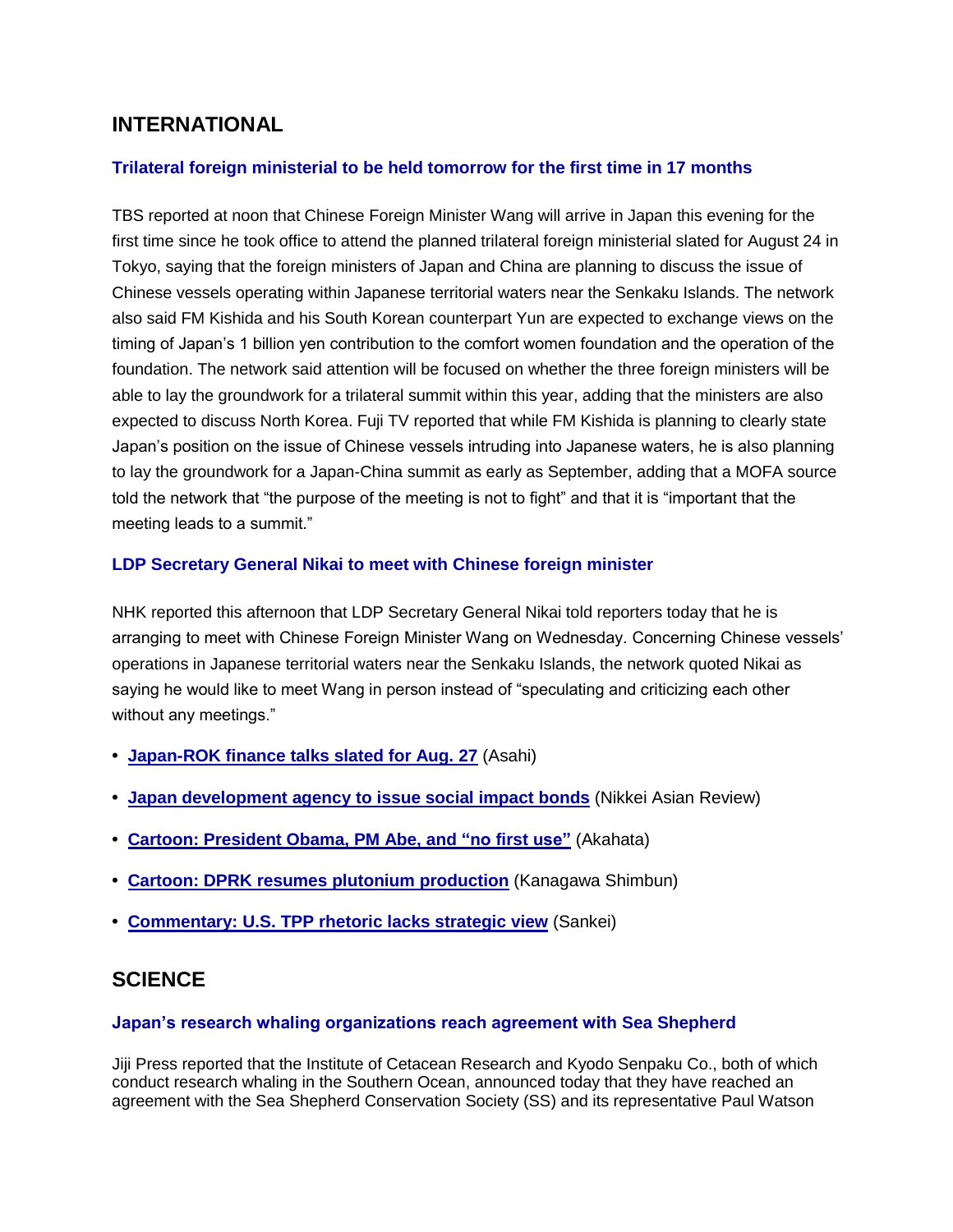earlier this month over the society's obstructive behavior toward Japan's research whaling fleet. Jiji said the Japanese side will pay a settlement fee to SS and in return SS will refrain from engaging in obstructive behavior permanently. According to Jiji, the two research whaling organizations called on the federal district court in Washington State to execute an indefinite injunction barring SS from carrying out acts of obstruction.

# **POLITICS**

- **• Prime [minister's](http://redirect.state.sbu/?url=https://jmh.usembassy.gov/201608234629/) schedule on August 21-22** (Nikkei)
- **• CCS Suga aims to convene extraordinary Diet session in [mid-September](http://redirect.state.sbu/?url=https://jmh.usembassy.gov/201608234668/)** (Sankei)
- **• Labor group report indicates [opposition](http://redirect.state.sbu/?url=https://jmh.usembassy.gov/201608234662/) to DP-JCP united front** (Sankei)
- **• Gov't to facilitate sale of [infrastructure](http://redirect.state.sbu/?url=https://jmh.usembassy.gov/201608234669/) management rights to private sector** (Nikkei)
- **• LDP having trouble drafting LGBT [legislation](http://redirect.state.sbu/?url=https://jmh.usembassy.gov/201608234666/)** (Tokyo Shimbun)

# **ECONOMY**

- **• Second FY16 [supplementary](http://redirect.state.sbu/?url=https://jmh.usembassy.gov/201608234650/) budget to include 3.9871 trillion yen economic [package](http://redirect.state.sbu/?url=https://jmh.usembassy.gov/201608234650/)**(Mainichi)
- **• MOF to ramp up FILP by 3.3 [trillion](http://redirect.state.sbu/?url=https://jmh.usembassy.gov/201608234653/) yen** (Nikkei)
- **• METI to foster female business leaders via [Harvard-style](http://redirect.state.sbu/?url=https://jmh.usembassy.gov/201608234643/) approach** (Nikkei)
- **• Gov't seeks [establishment](http://redirect.state.sbu/?url=https://jmh.usembassy.gov/201608234672/) of new daycare centers by offering local tax breaks** (Nikkei)
- **• Agricultural [organizations](http://redirect.state.sbu/?url=https://jmh.usembassy.gov/201608234637/) request production material discount** (Nikkei)

# **TV PROGRAMS**

## **Defense Minister Inada talks about security challenges to Japan**

NHK's "News Watch 9" aired a one-on-one interview with Defense Minister Inada as the first installment of its series of interviews with newly appointed ministers of the Abe cabinet. Concerning China's escalating maritime activities near the Senkaku Islands, Inada stressed the importance of the rule of law, saying that Japan will collect information in cooperation with relevant nations. When asked whether she could envision invoking the option of ordering a maritime security operation that is authorized to use force, Inada stated that although she cannot comment on specific operational options, Japan will take all necessary steps to defend itself. Regarding North Korea's nuclear and missile tests, the defense minister stated that it is necessary for Japan to enhance its own defense capabilities to prepare for any threats in addition to strengthening its alliance with the U.S. and